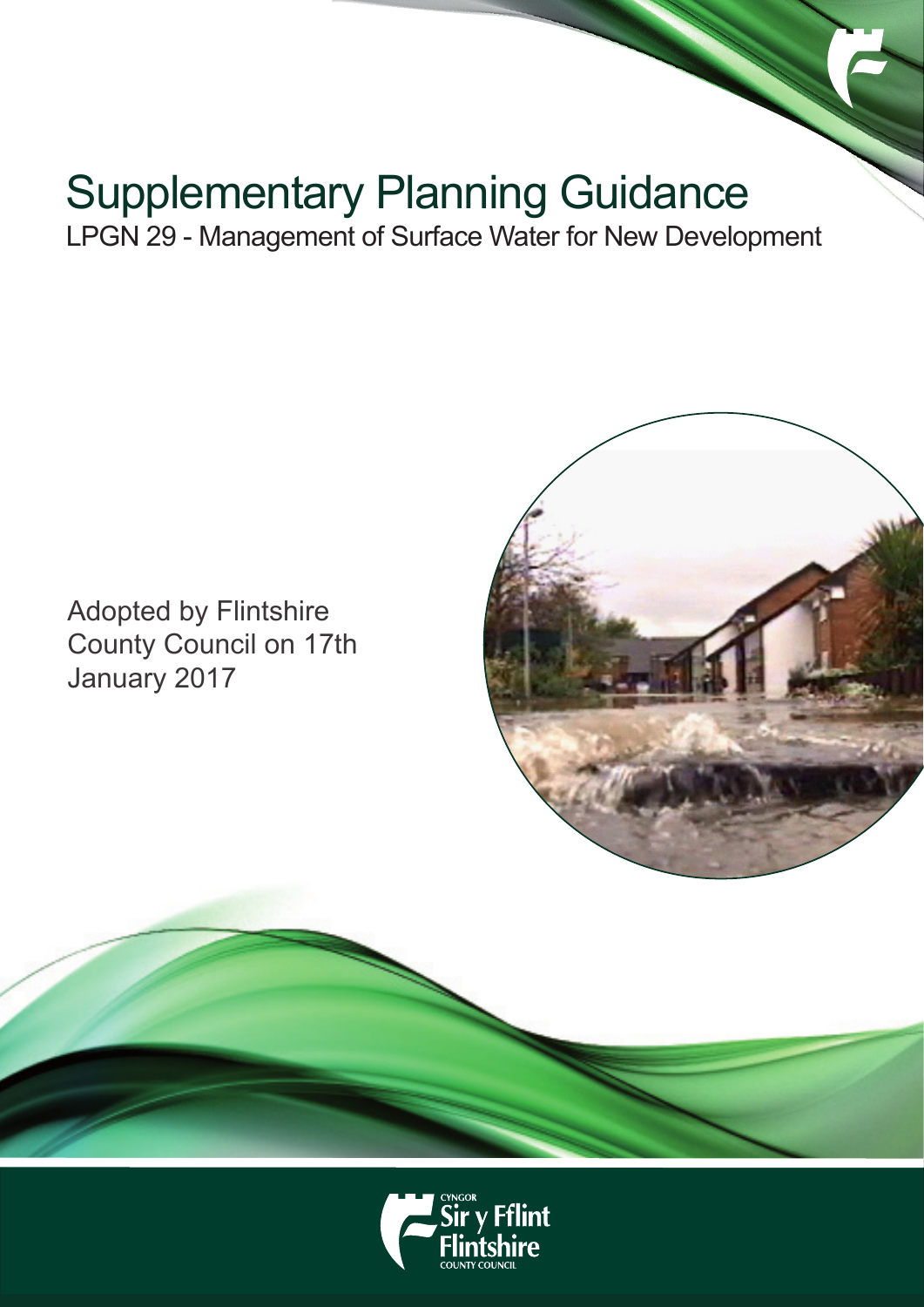### Purpose

It is Flintshire County Council's intention to prepare and keep up to date a series of Supplementary Planning Guidance (SPG) Notes which will provide detailed guidance on a range of development issues and topics. The purposes of these Notes are:

- To assist the public and their agents in preparing planning proposals and to guide them in discussions with officers prior to the submission of planning applications,
- To guide officers in handling, and officers and councillors in deciding, planning applications, and
- To assist Inspectors in the determination of appeals

The overall aim is to improve the quality of new development and facilitate a consistent and transparent approach to decision making.

### Planning policies: the Flintshire context

#### **The Development Plan**

Under planning legislation, the planning policies for each area should be set out formally in the Development Plan. Flintshire County Council, as the Local Planning Authority (LPA), has a legal duty to prepare and keep up to date a development plan for the County, and the Flintshire Unitary Development Plan was adopted in 2011. The UDP provides broad policies together with allocations of land for all the main uses such as housing, employment and retailing, and will help to shape the future of Flintshire in a physical and environmental sense as well as influencing it in economic and social terms. The Plan therefore seeks:

- To help the Council make rational and consistent decisions on planning applications by providing a policy framework consistent with national policy and
- To guide development to appropriate locations over the period up to 2015.

#### **The need for Supplementary Planning Guidance**

Despite the Plan containing policies with which the Council can make consistent and transparent decisions on development proposals, it cannot in itself give all the detailed advice needed by officers and prospective applicants to guide proposals at the local level, such as house extensions or conversions of agricultural buildings. The Council's intention is to prepare a range of Supplementary Planning Guidance notes (SPG) to support the UDP by providing more detailed guidance on a range of topics and issues to help the interpretation and implementation of the policies and proposals in the UDP. The review of the Local Planning Guidance Notes will be undertaken on a phased basis and details of the available SPG's can be found on the Council's website. Where there is a need to refer to another SPG this will be clearly referenced. These SPG Notes are freely available from Planning Services, Directorate of Environment, County Hall, Mold, Flintshire CH7 6NF (telephone 01352 703228), at the Planning Services reception at County Hall and can be downloaded from the Planning Web pages www.flintshire.gov.uk/planning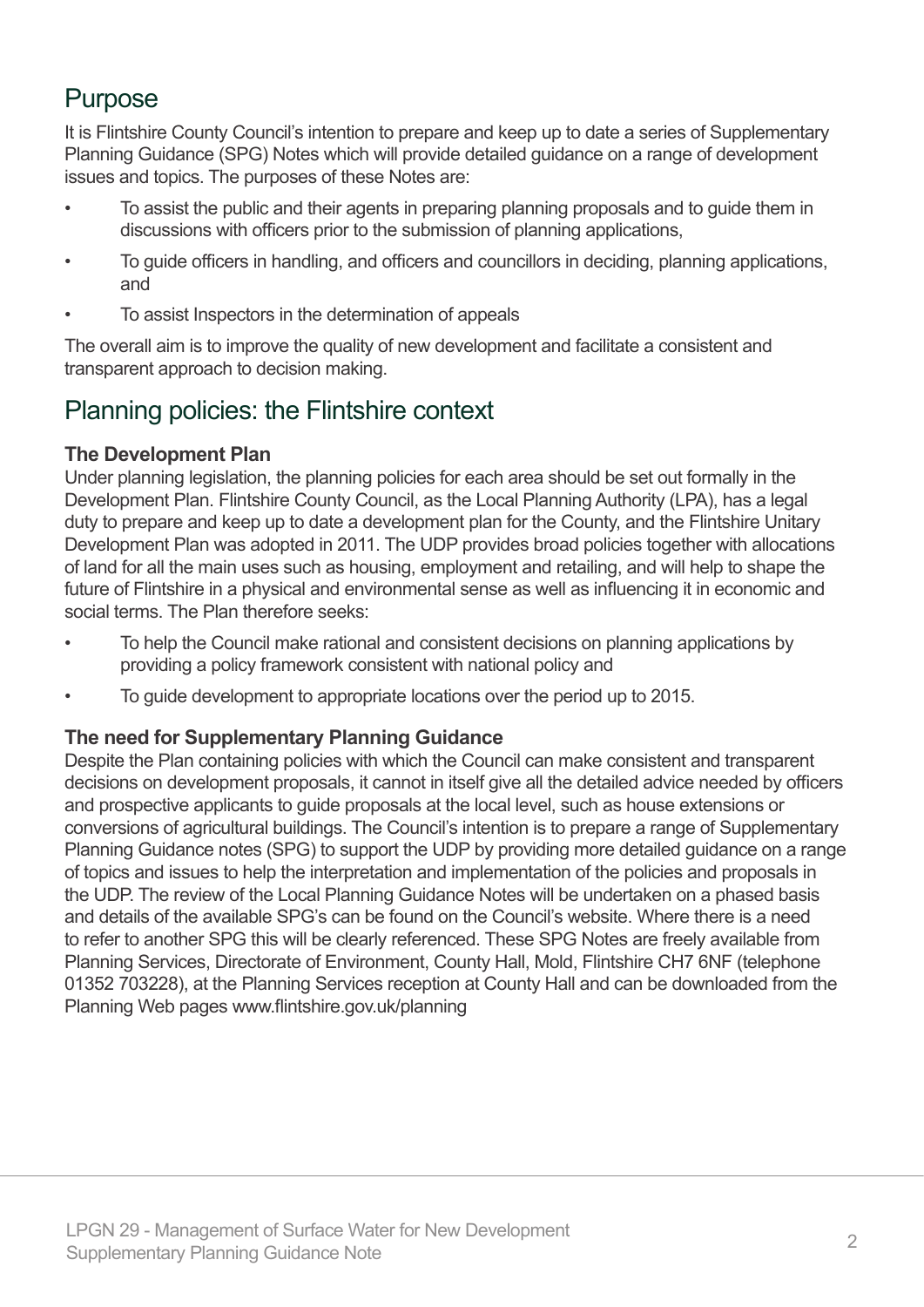# The status of Supplementary Planning Guidance

Supplementary planning guidance can be taken into account as a material consideration in the decision making process. The National Assembly will give substantial weight to SPG which derives out of and is consistent with the development plan. In accordance with National Assembly advice the Council's suite of SPG's has been the subject of public consultation and Council resolution. The draft of this SPG was approved for public consultation on November 12th 2015 (Council Minute no. 39). The SPG was the subject of a public consultation exercise between December 18th 2015 and February 12th 2016. The 8 comments submitted to the Council have been taken into account and where appropriate amendments have been incorporated into this final draft which was approved by the Council on 17.01.17 (Council Minute no.8) for use as a material consideration in determining planning applications and appeals. A summary of the representations and the Council's response is set out in Appendix 3.

#### **This document should therefore be afforded considerable weight as a material planning consideration.**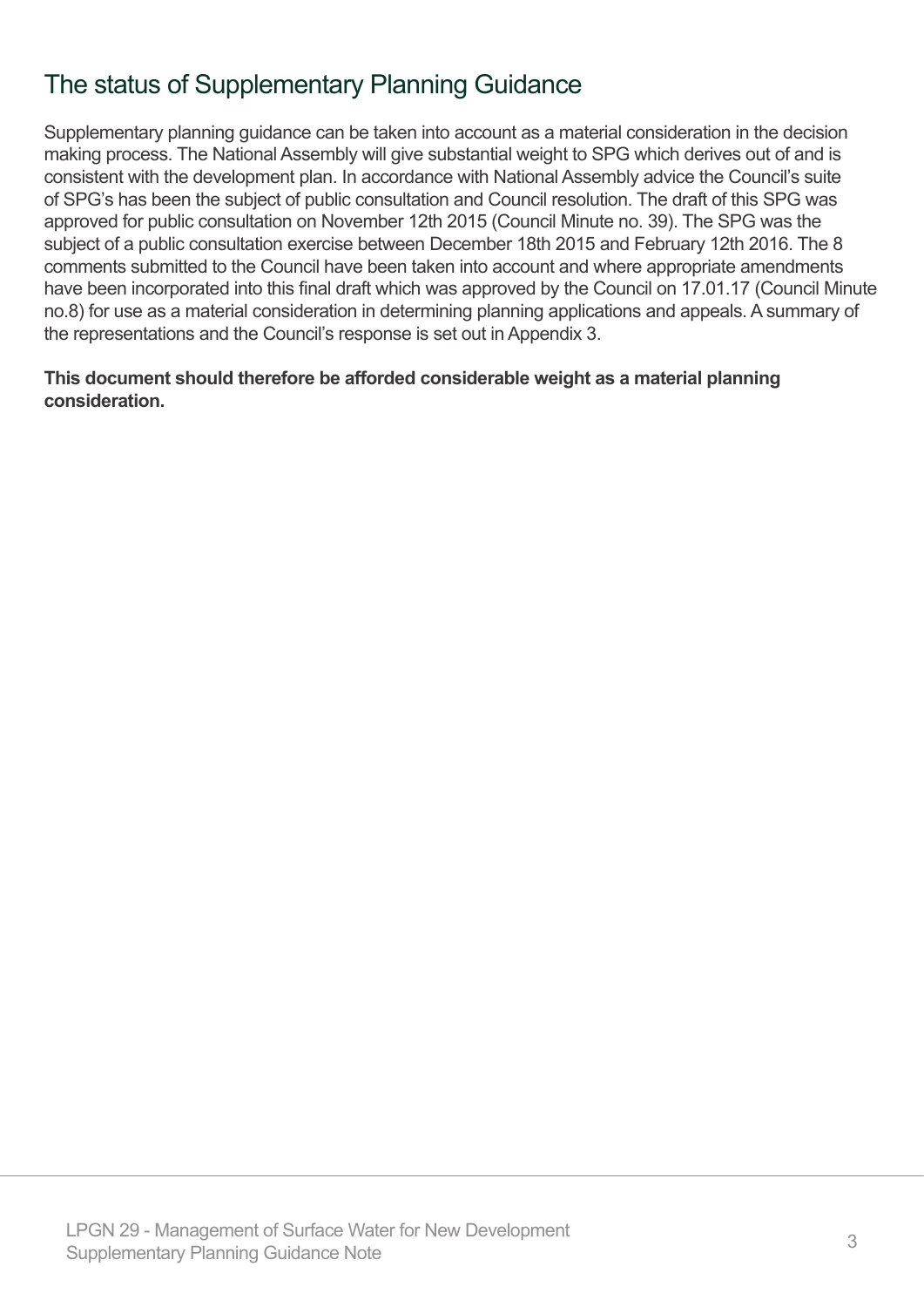# LPGN 29 - Management of Surface Water for New Development

# 1 - Introduction

1.1 - Welsh Government Planning Policy Wales states that flood risk is a material planning consideration. Technical Advice Note 15: Development and Flood Risk (TAN 15, 2004) also states that the disposal of surface water is a material consideration and explains that development should not create additional run-off compared with the undeveloped situation and re-development schemes should aim to reduce run-off where possible.

1.2 - It is essential to consider sustainable drainage early in the development process because there may be implications for land purchase or the design and layout of the roads, buildings and public open spaces. It is strongly advised that applicants consult the Council's Flood & Coastal Risk Management Team (as the Lead local Flood Authority – LLFA) as early as possible in the planning process. It is advisable for developers to provide an initial assessment of drainage options at this time to enable constructive discussions with the Council. The earlier it can be determined that the drainage proposals are viable, the less chance of delay, wasted effort and costs for all parties involved.

1.3 - This approach ensures that conditions are not attached to a planning permission which could later prove to be impossible to implement for legal or technical reasons.

1.4 - This document and pro-forma are supported locally by both Dŵr Cymru / Welsh Water and Cyfoeth Naturiol Cymru / Natural Resources Wales and assumes that any submitted design or calculations have been carried out by a suitably qualified person carrying an appropriate professional indemnity.

1.5 - *Please note this document will continue to be updated in line with amendments to legislation and national guidance. Applicants should confirm they are using the most current version of this guidance. Any queries can be directed to The Flood Risk Management Team, Fintshire County Council at FloodRiskManagement@Flintshire.gov.uk*

### **Who to consult**

1.6 - The Council's Planning officers consider observations from a number of organisations in relation to surface water management of new developments. Drainage designs may need to take into account specific requirements of these bodies depending on the individual details of each proposal. It is therefore recommended that applicants consult with the organisations below as early as possible when considering their development proposals.

- **The Council's Flood & Coastal Risk Management Team** (the Lead Local Flood Authority) should be consulted early on development proposals, particularly those intending to discharge via infiltration or to watercourses that are not designated a 'main river'.
- **Dŵr Cymru** / Welsh Water Should be consulted on all proposals to discharge to the public sewerage system, as satisfying DCWW surface water criteria will impact on the adoption design.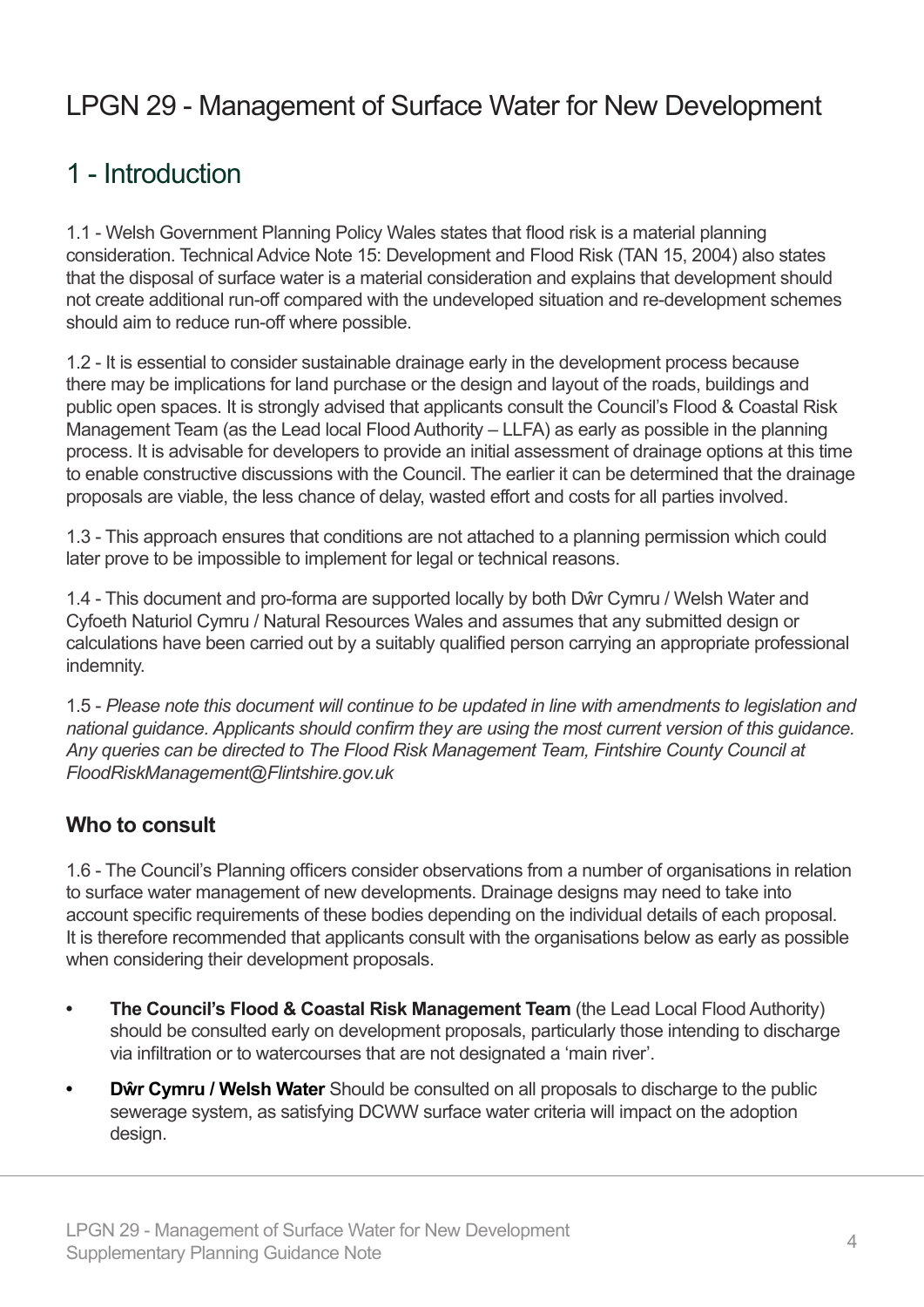- **Cyfoeth Naturiol Cymru / Natural Resources Wales (NRW)** should be consulted early on proposals intending to discharge to a 'main river'. The Council's Flood & Coastal Risk Management Team may refer surface water proposals to NRW (as part of their oversight role) to advise where the suitability of the point of discharge is uncertain and/or the impact to third parties is unclear.
- **The Council's Highways Development Control Team** should be consulted early on proposals to ensure drainage of a proposed highway meets their requirements.

### **Surface water design criteria**

1.7 - The Flood & Coastal Risk Management Team will need to be satisfied that the criteria below which apply to all developments are being met. Applicants should expect a review of proposals for all major development applications, or where local site conditions dictate.

1.8 - Flintshire County Council advocates that surface water run-off should be controlled as near to its source as possible. Preferably sustainable drainage systems (SuDS) should be utilised. The variety of SuDS techniques available means that virtually any development should be able to include a scheme based around these principles. Surface water should be disposed of to the destinations as prioritised below in keeping with the Jan 2016 Welsh Government's: Recommended non-statutory standards for sustainable drainage (SuDS) in Wales.

Priority level 1: Surface water runoff is collected for use;

Priority level 2: Surface water runoff is infiltrated to ground;

Priority level 3: Surface water runoff is discharged to a surface water body (watercourse);

Priority level 4: Surface water runoff is discharged to a surface water sewer, highway drain, or another drainage system;

Priority level 4: Surface water runoff is discharged to a combined sewer.

1.9 - **Undeveloped (greenfield) sites:** Discharge rates and volumes are normally required to be limited to the equivalent greenfield runoff rate (with on-site attenuation for all events up to the 1% (1 in 100 year) rainfall event with an appropriate allowance for climate change).

1.10 - **Previously developed (brownfield) sites:** The developer must calculate the existing brownfield runoff rates and to seek to improve the existing situation. This should aim to be as close as reasonably practicable to the greenfield runoff rates. If it cannot be demonstrated that previously developed land has functioning positive drainage or the details of components cannot be ascertained (even if there are known outfalls), an assumption should be made that the system is no longer operational and the site should be treated as an "undeveloped site".

1.11 **- Storage of water on site:** The drainage system should be designed so that flooding does not occur on any part of the development for the 3.33% (1 in 30 year) rainfall event other than in those areas/ systems designated to store or convey water. It may be acceptable to allow some on-site flooding of roads etc. for rainfall events in excess of this. However flooding within the development site should not occur in any part of a building or utility plant susceptible to water during a 1% (1 in 100 year) + climate change rainfall event.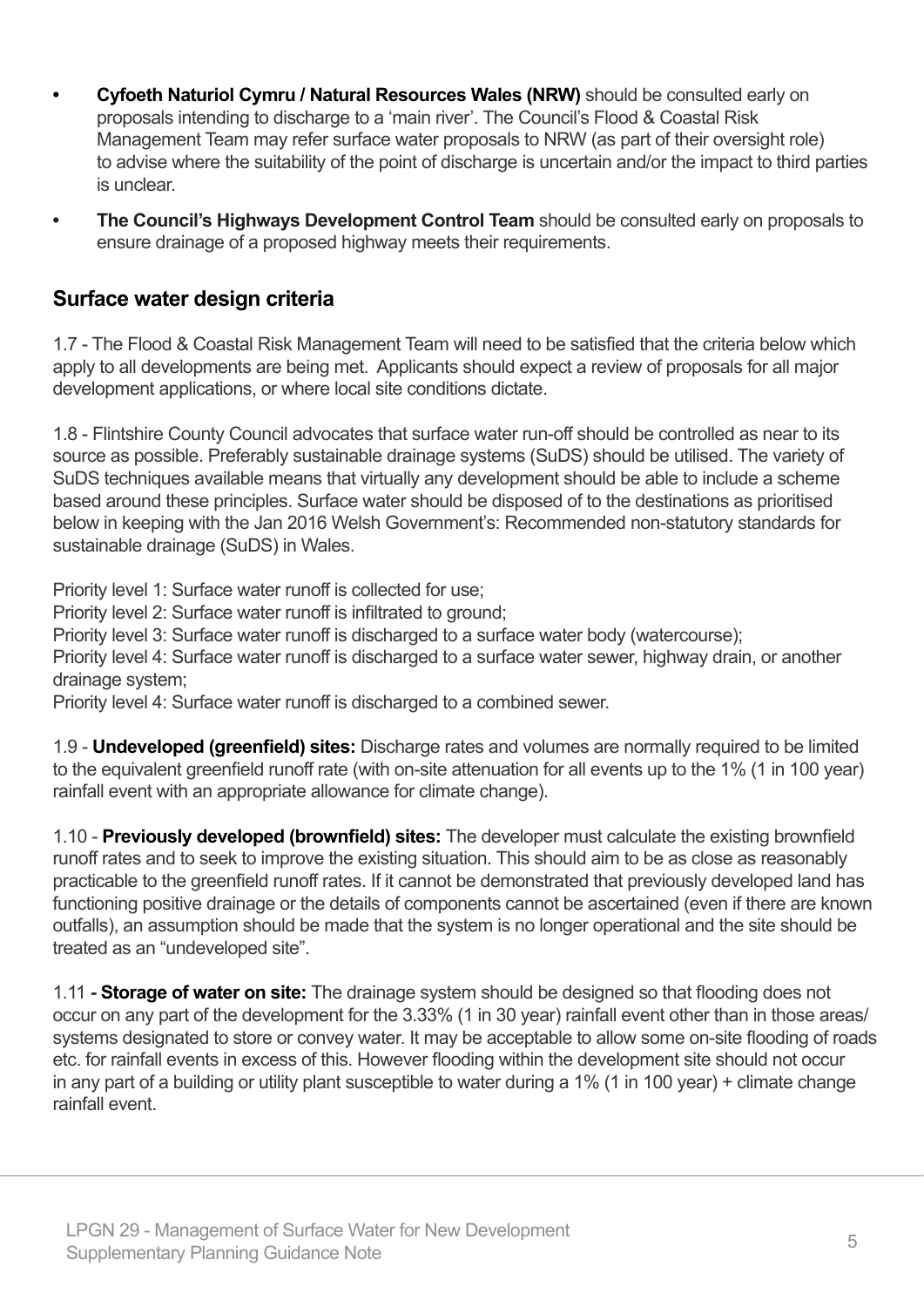1.12 - **Practicable minimum limit of discharge:** A practicable minimum limit on the discharge rate from a flow attenuation device is often a compromise between attenuating to a satisfactorily low flow rate while keeping the risk of blockage to an acceptable level. It is suggested that this is 5 litres per second, using an appropriate vortex flow control device or other technically acceptable flow control device. The minimum size of pipe discharging from a flow attenuation device should be 150mm laid at a gradient not flatter than 1 in 150, which meets the requirements of Sewers for Adoption 7th Edition.

1.13 - For the purpose of this document major development is defined as:

- The number of houses or units to be provided is 10 or more
- The development site is in excess of 0.5 hectares
- The floor space to be created by the development is 1,000 square metres or more

### **Information for submission:**

1.14 - Pro-formas to be completed by the applicant and submitted as part of the relevant planning application are provided in Appendix A. The information needed will depend on the significance, complexity and stage of the development proposal.

- Indicative Drainage Proposal: This should provide the minimum amount of information to demonstrate that the proposed approach is feasible and/or that the detailed design could be covered by way of a planning condition.
- Detailed Drainage Design: A detailed drainage design should provide sufficient information to demonstrate that the system will function as intended to achieve the above drainage criteria. It should be comprehensive enough to allow any condition related to surface water management placed on the development to be discharged.

1.15 - Planning Officers consult with the Flood & Coastal Risk Management Team and other consultees to review and provide advice on drainage proposals related to planning applications. Failure to submit any of the information requested will prevent these consultees from providing constructive observations to the Planning Team. This may result in a recommendation to the Planning Team for refusal of the planning application on grounds of insufficient information being received.

1.16 - It is suggested that applicants refer to the Welsh Government's document: 'Recommended nonstatutory standards for sustainable drainage (SuDS) in Wales – designing, constructing, operating and maintaining surface water drainage systems' Jan 2016. The SUSDRAIN website, CIRIA Guidance and other publications are further sources of detailed information on sustainable drainage (see Appendix B). 'Rainfall Runoff Management for Developments - Report SC030219' provides advice and technical guidance on the management of surface water drainage, including run-off rates and storage sizing. Alternatively applicants may want to use the free online calculation tools (based on the above report) to assist with this, available at www.UKsuds.com.

1.17 - If you wish to discuss proposals prior to submission, please contact the Flood & Coastal Risk Management Team, Flintshire County Council at FloodRiskManagement@Flintshire.gov.uk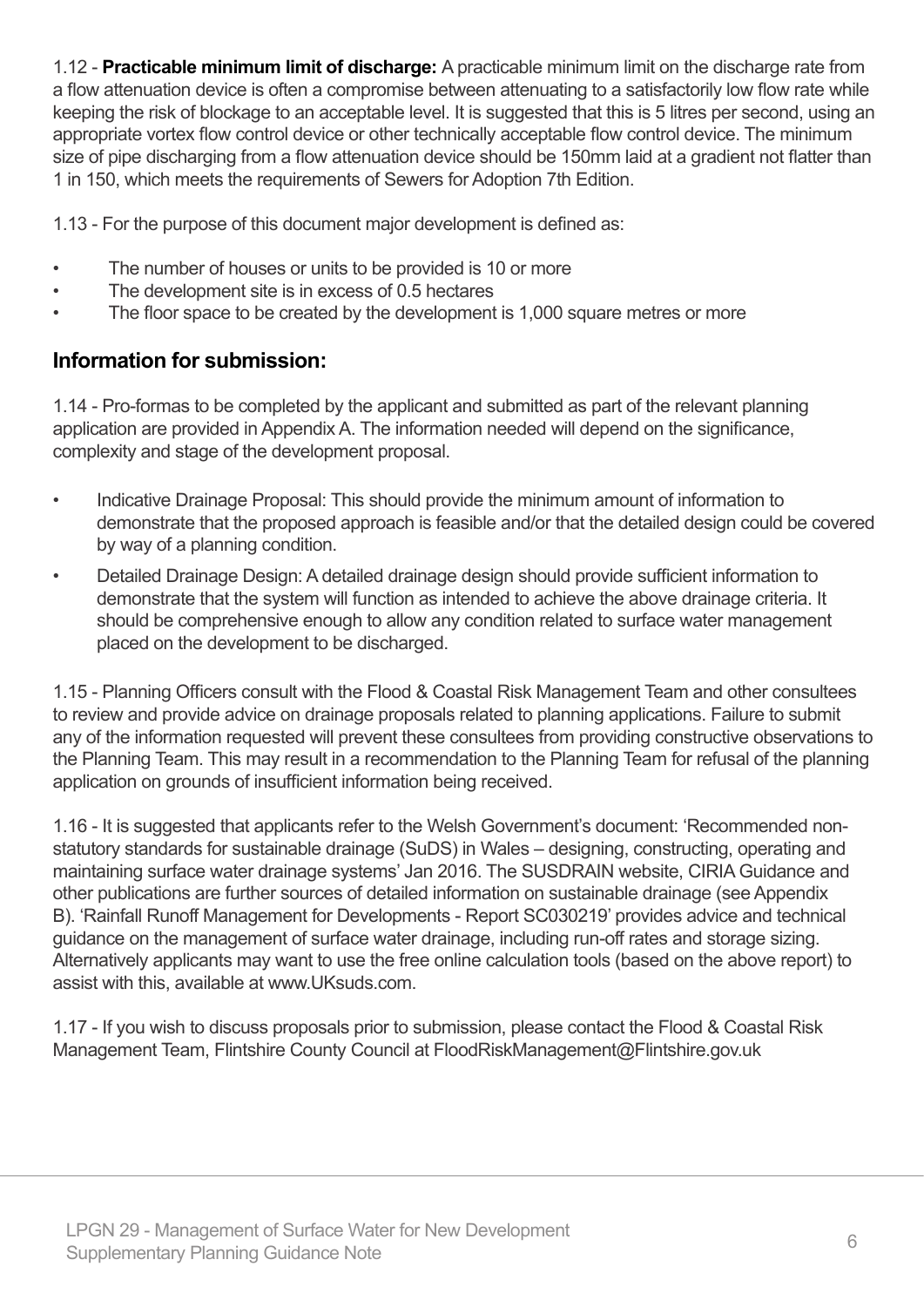# Appendix 1: Pro-Forma A - Indicative drainage proposal

The information required below is considered the minimum amount of information to demonstrate that the proposed approach is feasible and/or that the detailed design could be covered by way of a planning condition.

| 1              | Site location details with site address and national grid reference.                                                                                                                                                                                                                |
|----------------|-------------------------------------------------------------------------------------------------------------------------------------------------------------------------------------------------------------------------------------------------------------------------------------|
| $\overline{2}$ | A plan of the existing site, noting its topography and how it presently drains.                                                                                                                                                                                                     |
| 3              | A plan of the proposed site, its topography and proposed future drainage arrangements. A<br>fully detailed design is not required at this stage. Sufficient information should be submitted to<br>demonstrate that the system requirements have been considered and are achievable. |
| $\overline{4}$ | Areas of permeable and impermeable land for the existing site.                                                                                                                                                                                                                      |
| 5              | Area of permeable and impermeable land for the proposed development site.                                                                                                                                                                                                           |
| 6              | Explanation of how the drainage hierarchy (Infiltration-watercourse-sewer) has been followed.                                                                                                                                                                                       |
| $\overline{7}$ | Evidence that the site has a satisfactory point of discharge*.                                                                                                                                                                                                                      |
| 8              | The existing surface water run-off rates from the site.                                                                                                                                                                                                                             |
| 9              | An indication of the post development discharge rates from the site. This should include an<br>explanation of how this has been calculated.                                                                                                                                         |
| 10             | An indication of the volume of attenuation storage that would be required on site. This should<br>be based on the 100 year critical storm duration with an appropriate allowance for climate<br>change for the site and the allowable discharge rate.                               |
| 11             | The method of proposed attenuation and the basis for its selection.                                                                                                                                                                                                                 |
| 12             | A plan indicating a suitable location for the attenuation within the proposed development.                                                                                                                                                                                          |
| 13             | An explanation of how it is proposed to manage and fund the maintenance of the proposed<br>system over the lifetime of the development. This should include the requirements for access<br>for future maintenance.                                                                  |
| 14             | For large phased sites an explanation of how the site will adequately consider surface water<br>drainage at all stages of the development may be required.                                                                                                                          |

\*When considering the different types of discharge, the following information should be provided

#### **Infiltration:**

If surface water is to be infiltrated on site, applicants are required to provide percolation tests in accordance with CIRIA R156 or BRE Digest 365 to determine site suitability this approach. The BGS Infiltration SuDS Map may be useful in providing an early indication of possible site ground conditions.

#### **Watercourse:**

If discharging to a watercourse, ditch, stream etc. the applicant must demonstrate that the system is an appropriate point of discharge for the site i.e. it receives existing pre-development flows. Where this is not the case, an assessment will be required to determine the suitability of the system to receive the proposed flows and that the development does not increase flood risk to others. If the proposed discharge point is beyond the development boundary, the applicant must demonstrate that the proposed connection can be achieved.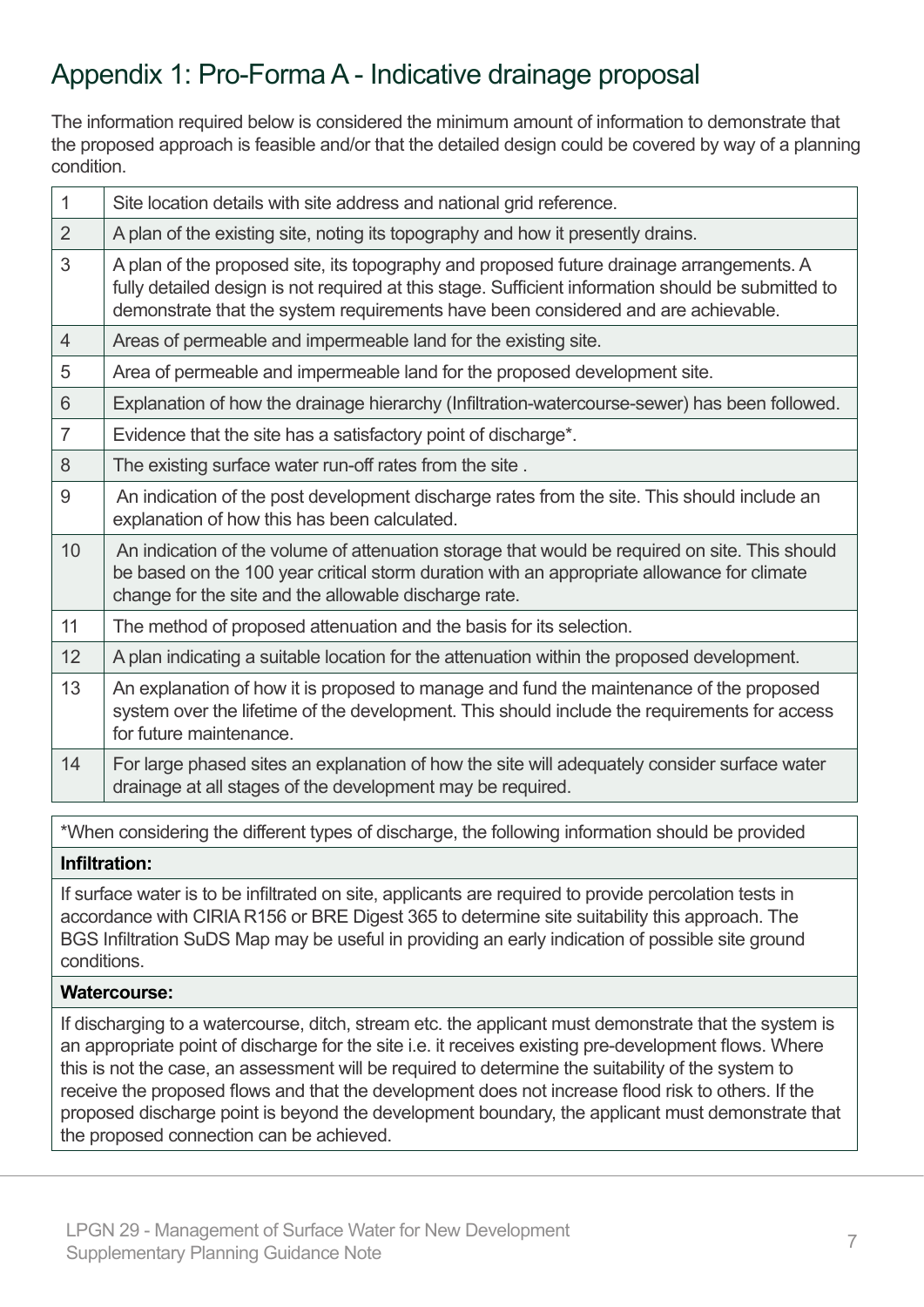#### **Public Sewer:**

If connecting to a public sewer then evidence of agreement in principle from the owner/undertaker i.e. Dwr Cymru / Welsh Water) will be required.

### **Pro-Forma B - Detailed drainage design**

In addition to the details outlined in Pro-forma A, the details below are required to enable the Council to determine if the surface water management system serving the development will function satisfactorily. This information is considered comprehensive enough to allow any condition related to surface water management placed on the development to be discharged.

The responsibility for providing and satisfying these criteria rests with the developer and would normally be undertaken by a suitably qualified person carrying the appropriate professional indemnity. The Council's Flood & Coastal Risk Management Team can provide advice to assist them.

| In addition to 1 to 14 in Pro-forma A, please include: |                                                                                                                                                                                                                                                                                                      |  |  |  |
|--------------------------------------------------------|------------------------------------------------------------------------------------------------------------------------------------------------------------------------------------------------------------------------------------------------------------------------------------------------------|--|--|--|
| 15                                                     | Detailed drawings/plans of the proposed drainage system including dimensions, levels, pipe<br>sizes, manhole details etc.                                                                                                                                                                            |  |  |  |
| 16                                                     | Details of the proposed discharge control.                                                                                                                                                                                                                                                           |  |  |  |
| 17                                                     | Details of the storage required based on the above discharge control and how this attenuation<br>will be achieved on site.                                                                                                                                                                           |  |  |  |
| 18                                                     | Calculations or modelling of the proposed systems. This will need to show how the design<br>addresses the following criteria:                                                                                                                                                                        |  |  |  |
|                                                        | . No on-site flooding for rainfall up to the 3.33% design event (1 in 30 year).                                                                                                                                                                                                                      |  |  |  |
|                                                        | . How surface water arising from rainfall between the 3.33% (1 in 30 year) and 1% (1 in 100<br>year + climate change) events is managed on site.                                                                                                                                                     |  |  |  |
|                                                        | Residual Risk and Designing for Exceedance: There should be an assessment of the effect<br>of rainfall in excess of the design events and/or the result of system failures e.g. blockage.<br>It is expected that the development will be designed to minimise the consequences of such<br>scenarios. |  |  |  |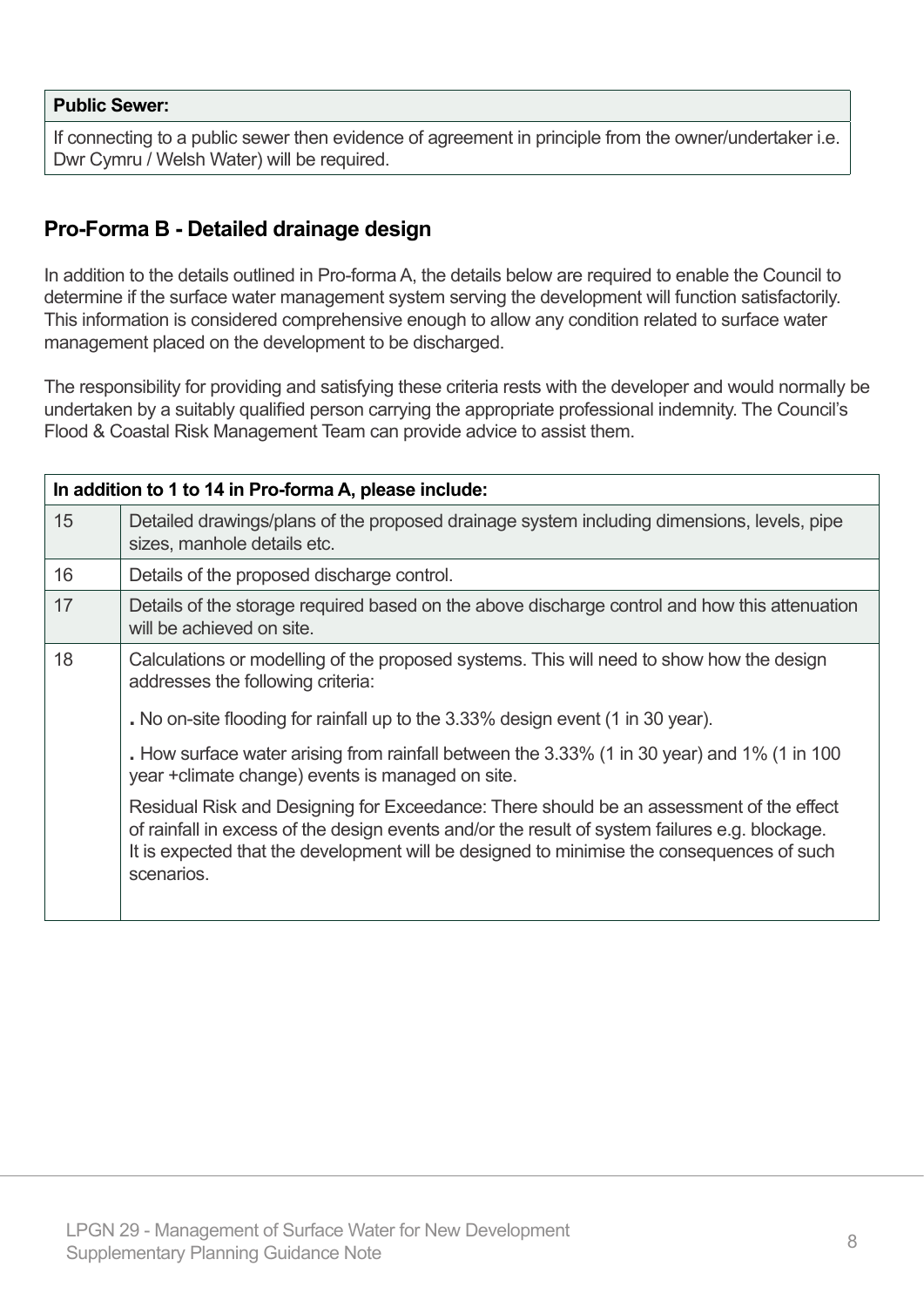# Appendix 2

Recommended guidance.

- Rainfall runoff management for developments Report SC030219 Available online at: http://evidence.environment-agency.gov.uk/FCERM/Libraries/ FCERM\_Project\_Documents/Rainfall\_Runoff\_Management\_for\_Developments\_-\_Revision\_E.sflb. ashx
- CIRIA C753 The SuDS Manual - Available online at: http://www.CIRIA.org
- CIRIA Report 156 Infiltration Drainage manual of good practice - Available via: www.CIRIA.Org
- Soakaway Design BRE Digest 365 - Available at: https://www.bre.co.uk
- CIRIA C698 Site handbook for the construction of SUDS Available via: www.CIRIA.Org
- CIRIA C635 Designing for exceedance in urban drainage: Good practice Available via: www.CIRIA.Org
- CIRIA X108 Drainage of development sites a guide Available via: www.CIRIA.Org
- UK Sustainable Drainage Guidance and Tools. Available at: http://www.uksuds.com
- British Standard BS 8582:2013 Code of practice for surface water management for development sites - http://shop.bsigroup.com
- CIRIA C713 Retrofitting for surface water management Available via: www.CIRIA.Org
- Welsh Government: 'Recommended non-statutory standards for sustainable drainage (SUDS) in Wales - designing, constructing, operating and maintaining surface water drainage systems.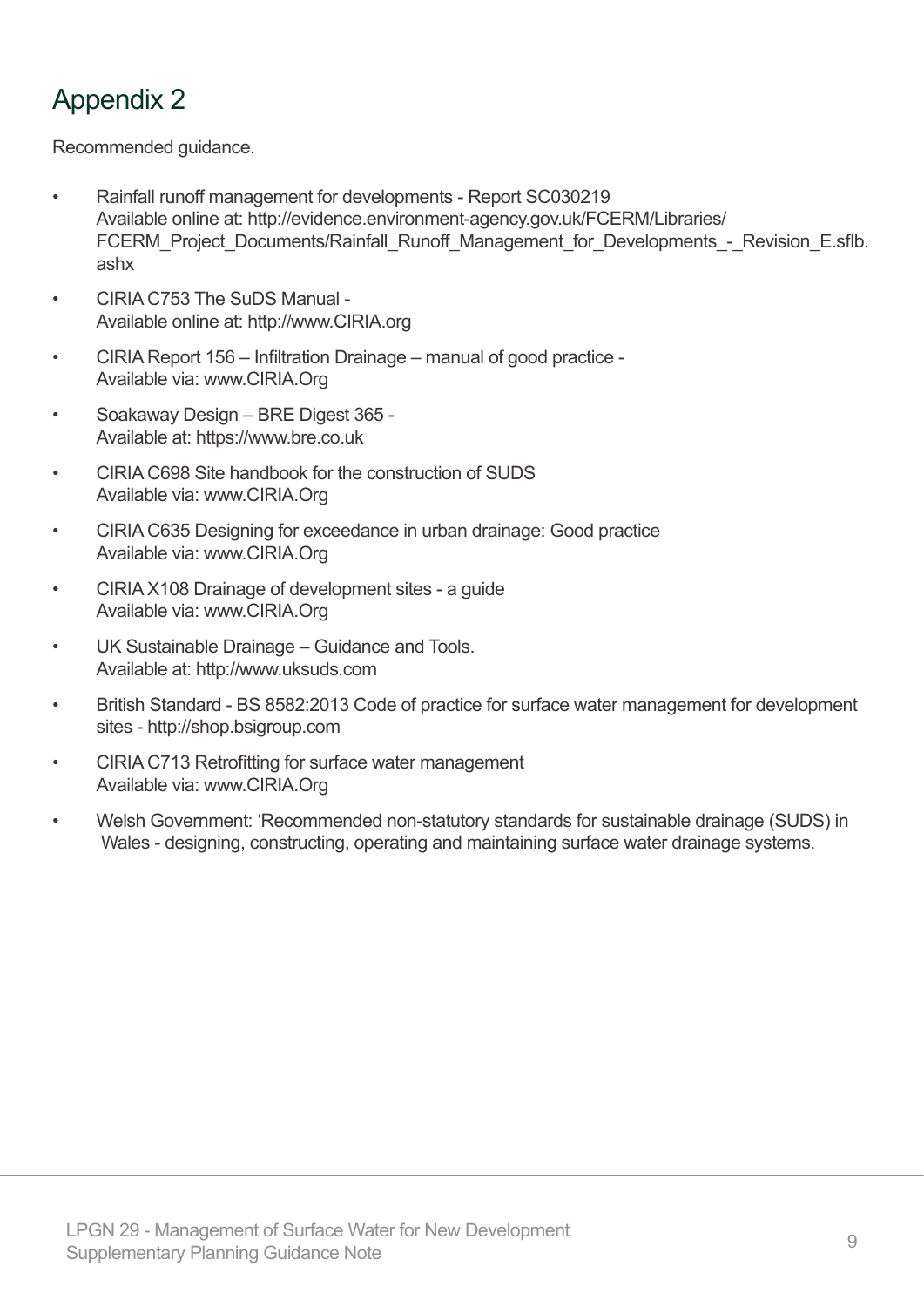### Appendix 3

Supplementary Planning Guidance Note (SPGN) Public Consultation, (Dec 18th 2015 and Feb 12<sup>th</sup> 2016) comments and responses to SPGN No 29. Management of Surface Water for New Development

| Commenting body /Individual                            |                                                                                                                                                                                                                                                                                                                                                                                                                                     | Comment |                                        | Response                                                                                                                                            |                               | Recommendation                                                                                                                                                                                                                                                                                                                                                                                                                                                                                                                                                                                                                                                                                                                                  |  |  |
|--------------------------------------------------------|-------------------------------------------------------------------------------------------------------------------------------------------------------------------------------------------------------------------------------------------------------------------------------------------------------------------------------------------------------------------------------------------------------------------------------------|---------|----------------------------------------|-----------------------------------------------------------------------------------------------------------------------------------------------------|-------------------------------|-------------------------------------------------------------------------------------------------------------------------------------------------------------------------------------------------------------------------------------------------------------------------------------------------------------------------------------------------------------------------------------------------------------------------------------------------------------------------------------------------------------------------------------------------------------------------------------------------------------------------------------------------------------------------------------------------------------------------------------------------|--|--|
|                                                        |                                                                                                                                                                                                                                                                                                                                                                                                                                     |         |                                        |                                                                                                                                                     |                               |                                                                                                                                                                                                                                                                                                                                                                                                                                                                                                                                                                                                                                                                                                                                                 |  |  |
| No. 29 Management of Surface Water for New Development |                                                                                                                                                                                                                                                                                                                                                                                                                                     |         |                                        |                                                                                                                                                     |                               |                                                                                                                                                                                                                                                                                                                                                                                                                                                                                                                                                                                                                                                                                                                                                 |  |  |
| Dwr Cymru /<br><b>Welsh Water</b>                      | 1.8 – The hierarchy which is listed does not<br>correspond with the Welsh Government<br>Recommended non-statutory standards for<br>SUDS in Wales' January 2016, or the wording<br>of Part H of the Building Regulations. Whilst<br>the use of the term "surface water sewer" is<br>welcomed, clarification is needed as to what is<br>meant by 'other'? Does this mean a combined<br>sewer, or would it include highway drains too? |         | clarified in the updated<br>hierarchy. | The hierarchy has now been<br>amended to correspond with<br>the Jan 2016 WG standards.<br>The term 'other', has been<br>removed and options further | the<br>for use;<br>to ground; | Amend Paragraph 1.8 to read:-<br>Flintshire County Council advocates that surface<br>water run-off should be controlled as near to its<br>source as possible. Preferably sustainable<br>drainage systems (SuDS) should be utilised. The<br>variety of SuDS techniques available means that<br>virtually any development should be able to<br>include a scheme based around these principles.<br>Surface water should be disposed of to the<br>destinations as prioritised below in keeping with<br>2016<br>Welsh<br>Government's:<br>Jan<br>Recommended non-statutory<br>standards for<br>sustainable drainage (SuDS) in Wales.<br>Priority level 1: Surface water runoff is collected<br>Priority level 2: Surface water runoff is infiltrated |  |  |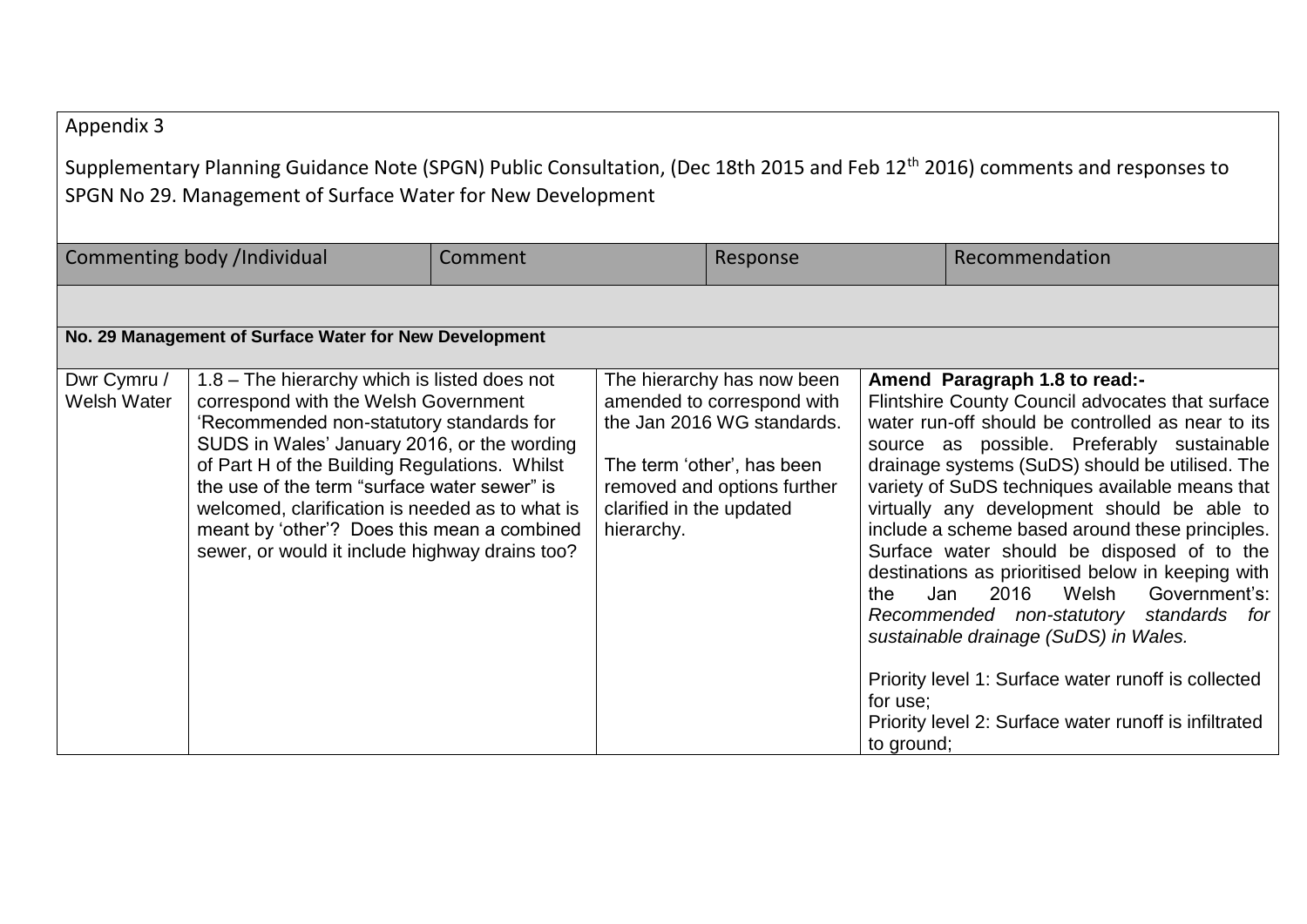|                                   |                                                                                                                                                                                                                                                                                                                                                                      |                                                                                                                                                                                                                                    | Priority level 3: Surface water runoff is<br>discharged to a surface water body<br>(watercourse);<br>Priority level 4: Surface water runoff is<br>discharged to a surface water sewer, highway<br>drain, or another drainage system<br>Priority level 4: Surface water runoff is<br>discharged to a combined sewer.                                                                                                                                                                              |
|-----------------------------------|----------------------------------------------------------------------------------------------------------------------------------------------------------------------------------------------------------------------------------------------------------------------------------------------------------------------------------------------------------------------|------------------------------------------------------------------------------------------------------------------------------------------------------------------------------------------------------------------------------------|--------------------------------------------------------------------------------------------------------------------------------------------------------------------------------------------------------------------------------------------------------------------------------------------------------------------------------------------------------------------------------------------------------------------------------------------------------------------------------------------------|
| Dwr Cymru /<br><b>Welsh Water</b> | 1.16 - should also include reference to the<br>Welsh Government 'Recommended non-<br>statutory standards for SUDS in Wales'<br>January 2016 as the guidance which is being<br>recommended by Government. This should<br>also be reflected in Appendix 2.                                                                                                             | Amended to include<br>reference to the Jan 2016<br><b>Welsh Government SUDS</b><br>standards.                                                                                                                                      | Amend first two sentences of Paragraph 1.16<br>to read:-<br>It is suggested that applicants refer to the Welsh<br>Government's document: 'Recommended non-<br>statutory standards for sustainable drainage<br>(SuDS) in Wales - designing, constructing,<br>operating and maintaining surface<br>water<br>drainage systems' Jan 2016. The SUSDRAIN<br>website, CIRIA Guidance and other publications<br>are further sources of detailed information on<br>sustainable drainage (see Appendix B). |
| Dwr Cymru /<br><b>Welsh Water</b> | Appendix 2 refers to Ciria C697 - this has now<br>been updated and the SuDS Manual is C753.                                                                                                                                                                                                                                                                          | Amended to include<br>reference to the SuDS<br>Manual C753.                                                                                                                                                                        | Amend reference to CIRIA C697 to C753 in<br>Appendix 2.                                                                                                                                                                                                                                                                                                                                                                                                                                          |
| Mold Town<br>Council              | There are no contact details such as that in<br>SPGN No. 28<br>This document lacks ambition to allow for<br>climate change and a wetter environment, it<br>does not allow for a projected raise. It needs<br>to be more robust.<br>It does not allow for incremental housing<br>growth on one site. The impact can be<br>irrespective of the number of dwellings. It | Appropriate contact details<br>are provided in paragraph<br>1.5, 1.17 but in order to clarify<br>add,<br>"Flood and Coastal Risk<br>Management Team,<br>Flintshire County Council at"<br>FloodRiskManagement@flint<br>shire.gov.uk | In order to clarify add,<br>"Flood and Coastal Risk Management Team,<br>Flintshire County Council at"<br>FloodRiskManagement@flintshire.gov.uk<br>To the final sentence of paragraph 1.5 and 1.17.                                                                                                                                                                                                                                                                                               |